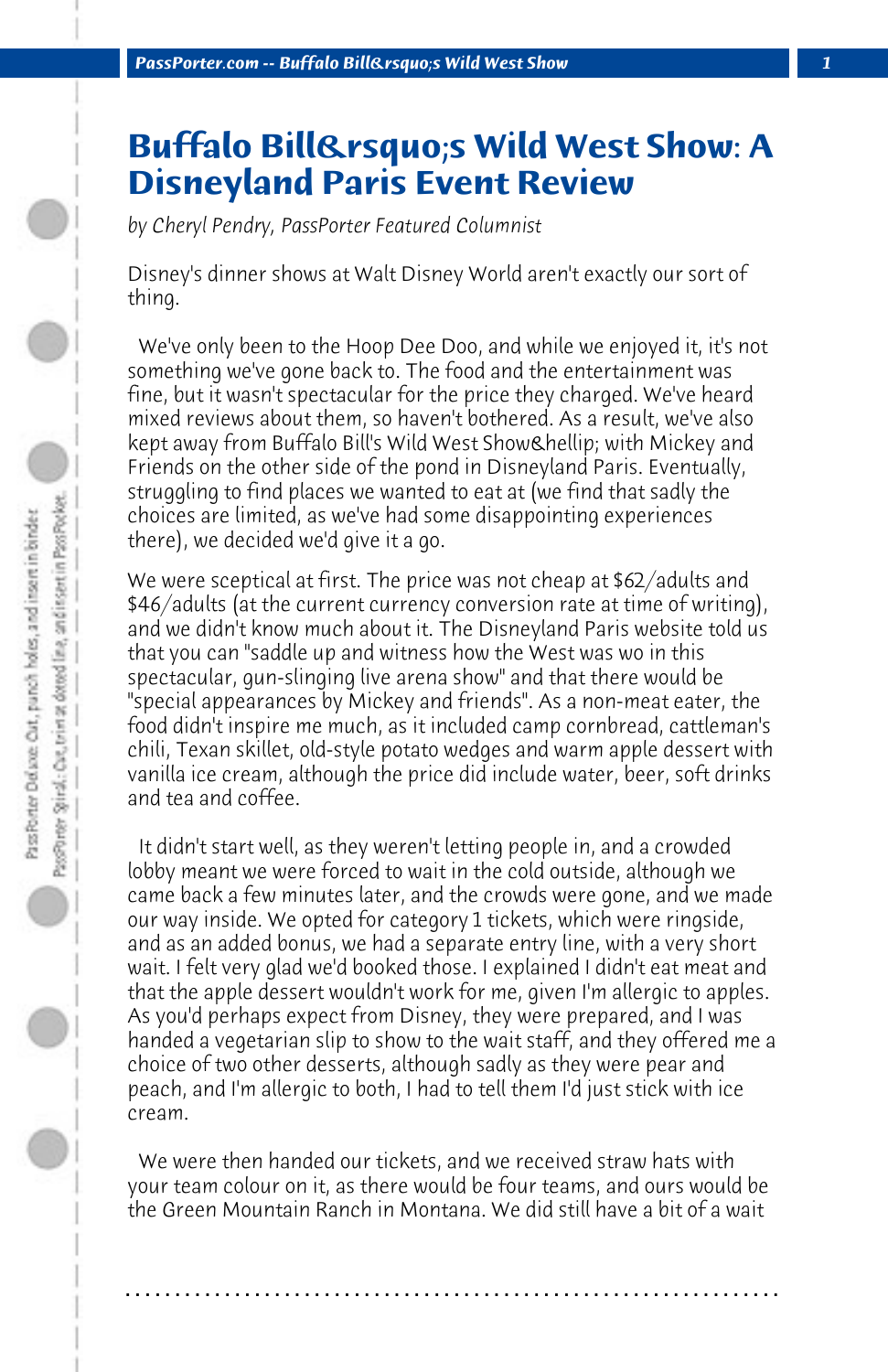before we could enter the arena, so we purchased a bottle of wine, as I don't drink beer, and they had a country music group to entertain the crowds. Towards the end of their set, Goofy made a fun appearance, which was neat. It would be the start of things to come, with the Disney characters playing a very prominent role all night.

We finally made our way in, and found our seats, on the second row, with a wonderful view of the arena in front of us. The show started with an appearance by Auguste Durand-Rael, who brought Buffalo Bill to Paris in the 1890s, and he acts as the compere for the show. We then met Mickey and friends, along with the Rough Riders, a group of cowboys representing the four teams in the arena. They were rapidly followed by Buffalo Bill himself and Annie Oakley, who had some very impressive horse and marksmanship skills.

 They then took you through life in the West, with a visit from Sitting Bull and native American Indians, followed by a group of cowboys driving the cattle. I had no idea how many animals took part in this show, and they were all beautifully behaved, despite singing, and dancing going on around them.

 We were stunned at the next scene, depicting hunting across the Great Plains, with a heard of buffalo arriving right in front of us. As we watched this, we couldn't help but think what an amazing addition this show would be to Walt Disney World, and how well it would fit into the theme of Fort Wilderness & hellip; just a thought!

 Towards the end of the show, there were a series of games to decide which of the four teams would be victorious, which was a lot of riotous fun, and we got to see some amazing skills on horseback that left us with our jaws hanging open. The whole way through the show, we saw lots of Mickey, Minnie, Goofy, and Chip and Dale, which we were really impressed with, and pleasantly surprised by. I knew they had been in the billing for the show, but I expected them to perhaps appear at the beginning and the end, and that would be it. Not a bit of it -- they were some of the main stars.

 So what about the food? I ended up with a vegetarian chili, which was very nice and I heard no complaints from my husband about the meat offerings. The food was basic, as you'd expect from a dinner show, but it was hearty food, and neither of us left hungry. We felt the entertainment though was what you really come here for. The show was an hour and a half in total, and we just found ourselves marvelling at the skills we witnessed in front of us. It was way more than we had been expecting, and we were delighted by the use of animals throughout the show, and how they tried to give the audience a realistic idea of what

**. . . . . . . . . . . . . . . . . . . . . . . . . . . . . . . . . . . . . . . . . . . . . . . . . . . . . . . . . . . . . . . . . .**